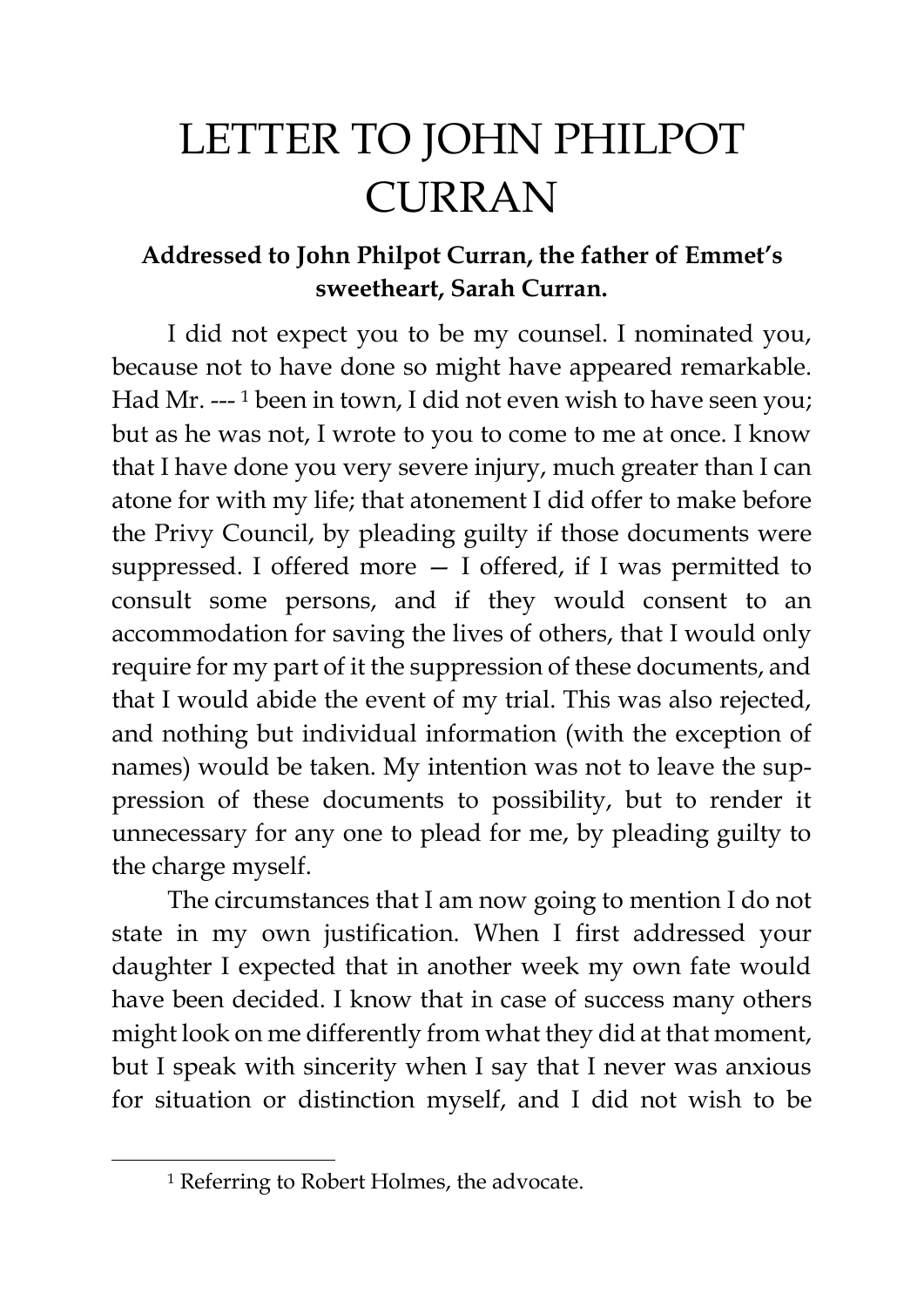united to one who was. I spoke to your daughter, neither expecting, nor in fact, under those circumstances, wishing that there should be a return of attachment, but wishing to judge of her dispositions – to know how far they might be not unfavourable or disengaged, and to know what foundation I might afterwards have to count on.

I received no encouragement whatever. She told me she had no attachment for any person, nor did she seem likely to have any that could make her wish to quit you. I stayed away till the time had elapsed, when I found that the event, to which I allude, was to be postponed indefinitely. I returned, by a kind of infatuation, thinking that to myself only was I giving pleasure or pain. I perceived no progress of attachment on her part, nor anything in her conduct to distinguish me from a common acquaintance. Afterwards I had reason to suppose that discoveries were made, and that I should be obliged to quit the kingdom immediately. I came to make a renunciation of any approach to friendship that might have been found. On that very day she herself spoke to me to discontinue my visits. I told her it was my intention, and I mentioned the reason. I then for the first time found where I was unfortunate, by the manner in which she was affected, that there was a return of affection, and that it was too late to retreat. My own apprehensions, also, I afterwards found, were without cause, and I remained.

There has been much culpability on my part in all this, but there has been a great deal of that misfortune which seems uniformly to have accompanied me. That I have written to your daughter since an unfortunate event has taken place was an additional breach of propriety, for which I have suffered well; but I will candidly confess that I not only do not feel it to have been of the same extent, but that I consider it to have been unavoidable after what had passed ; for though I will not